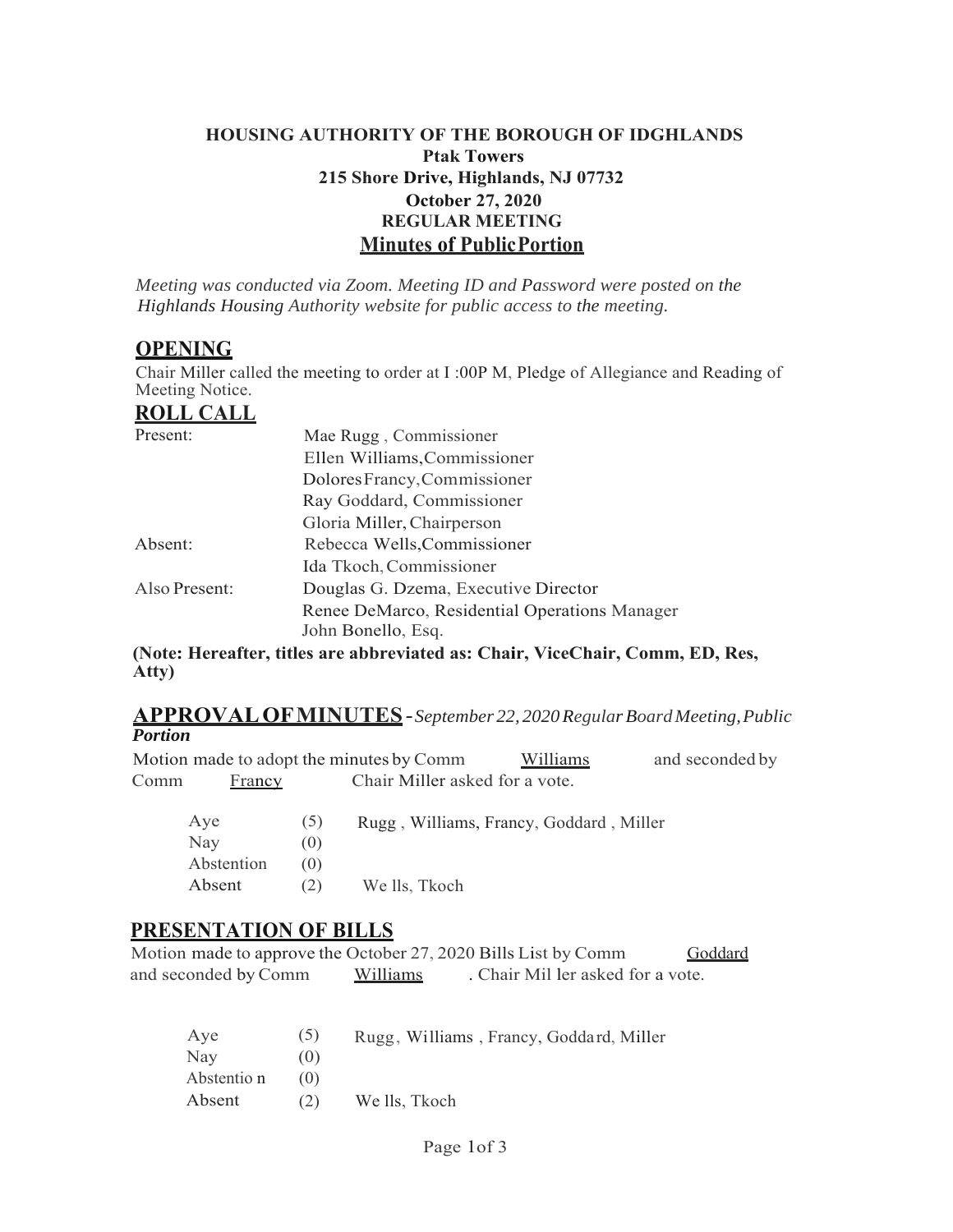## **CORRESPONDENCE**

**ED Dzema** - There are 2 separate lists that the administration has prepared. One is the notices that have gone out to the residents since our last board meeting and the second is the COVID-19 distribution list. Katz's Deli is providing a Thanksgiving pre-Dinner on November 18 of a Hamburger /French Fries and Pumpkin Pie to any tenant that would like. Katz will individually box each meal and the staff will deliver the dinner to the tenants that have requested one. A Notice went out to the tenants which was in you r package "A cold vs flu vs covid" which is a handy piece to help determine symptoms. The United Method Church continues their weekly grocery delivery to the tenants. For the next few weeks due to a conflict at the church , o ur maintenance staff has to pick up the delivery of bags at the church in Atlantic Highlands and proceed with the deliveries. The church is also planning a Thanksgiving dinner (prepared for Ptak tenants  $\&$ providing the makings or a prepared dinner for JPM tenants) - to be discussed further next month . We continue making wellness calls to the tenants. Also our Audit is goi ng on remotely.

# **COMMITTEE REPORTS**

**Comm Williams** - I emailed Dan, he said he will get back to me when things are picking up at the schoo l.

**Renee- October Report:** 0 vacancies at Ptak and JPM. At Ptak: 9 residents and 63 non-residents on the waiting list. At JPM: 2 residents and 27 non-residents on the waiting list.

# **OFFICERS & STAFF REPORTS**

**ED Dzema** - I wanted to take an opportunity to give the board an upd ate on one ofour newest employees , o ur new account clerk Eileen. Tom completed a review and he is very pleased with her progress, she is performing at a high level and is proving to be a great asset. Our next board meeting is November 24, 2020 at I :00pm.

#### **OLD BUSINESS** - None

#### **NEW BUSINESS** - None

#### **RESOLUTIONS**

**FYll-008** - Resolution ratifying the hirin g of a maintenance worker. Motion was made by Comm Francy and seconded by Comm Williams Aye (5) Rugg, Williams , Francy, Goddard, Miller Nay  $(0)$ Abstention (0) Absent (2) We lls, Tkoch **FYll-009** - Resolution authori zing the hirin g of a part time custodian. Motion was made by Comm Goddard and seconded by Comm Francy Aye (5) Rugg , Wi lliams , Francy, Goddard, Miller  $\text{Nay}$  (0) Abstention (0) Absent (2) Well s, Tkoc h